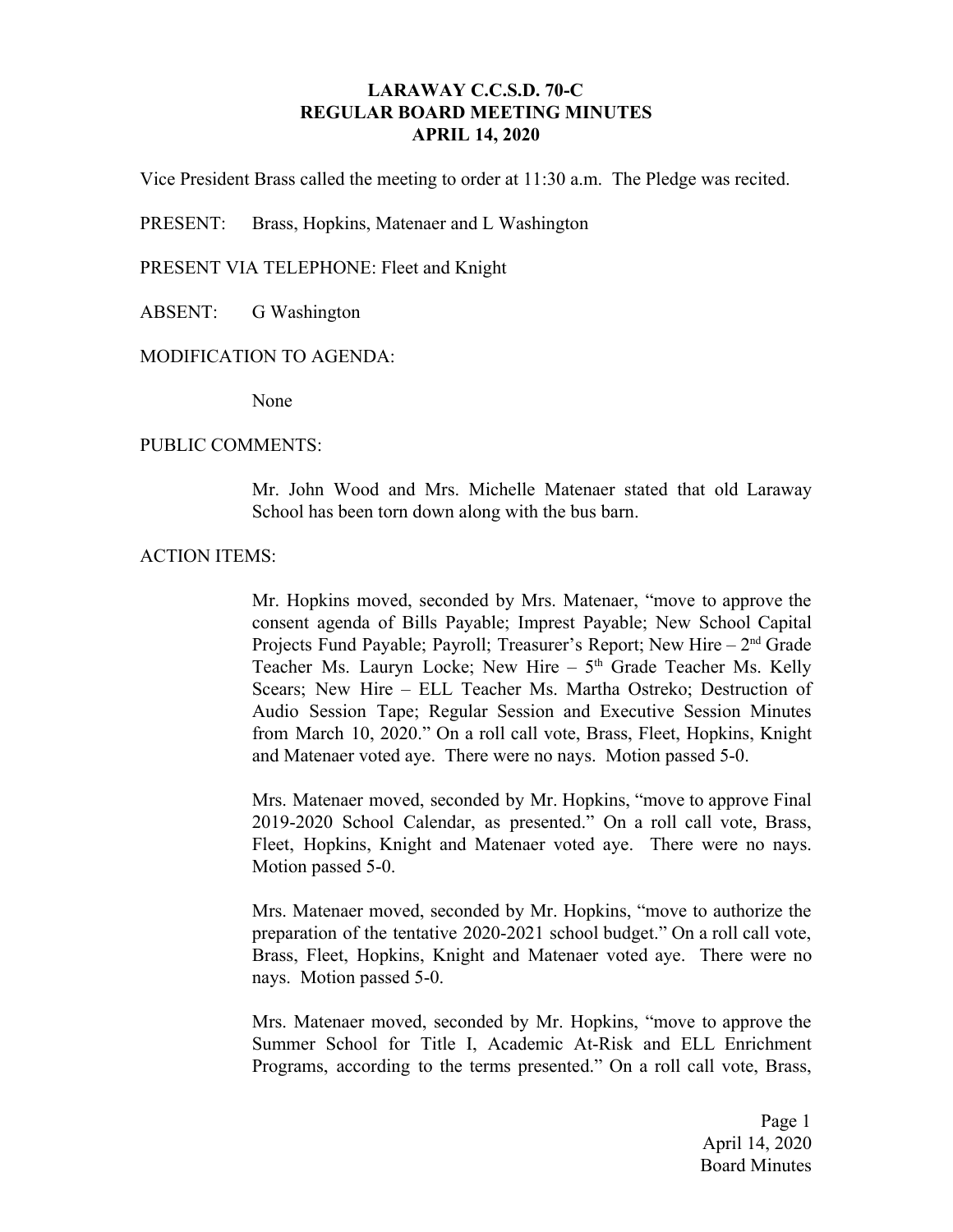Fleet, Hopkins, Knight, Matenaer and L Washington voted aye. There were no nays. Motion passed 6-0.

Mrs. Matenaer moved, seconded by Mrs. Washington, "move to approve the Summer Office Hours, as presented." On a roll call vote, Brass, Fleet, Hopkins, Knight, Matenaer and L Washington voted aye. There were no nays. Motion passed 6-0.

Mr. Hopkins moved, seconded by Mrs. Matenaer, "move to approve the bus leases, according to the terms presented." On a roll call vote, Brass, Fleet, Hopkins, Knight, Matenaer and L Washington voted aye. There were no nays. Motion passed 6-0.

Mrs. Matenaer moved, seconded by Mr. Hopkins, "move to approve the Ratification of Settlement with Traveler's regarding Poulos Matters, as discussed in Prior Executive Session." On a roll call vote, Brass, Fleet, Hopkins, Knight, Matenaer and L Washington voted aye. There were no nays. Motion passed 6-0.

Mrs. Matenaer moved, seconded by Mr. Hopkins, "move to approve the Suspension of Policy in Emergencies, as presented." On a roll call vote, Brass, Fleet, Hopkins, Knight, Matenaer and L Washington voted aye. There were no nays. Motion passed 6-0.

Mr. Hopkins moved, seconded by Mrs. Matenaer, "move to approve the District Consolidated Plan, as presented." On a roll call vote, Brass, Fleet, Hopkins, Knight, Matenaer and L Washington voted aye. There were no nays. Motion passed 6-0.

#### BUILDING ADMINISTRATION REPORTS:

Nothing at this time.

## SUPERINTENDENT'S REPORT:

- A. District Consolidated Plan
- B. Quarterly Finance Update

#### REPORTS/DISCUSSIONS:

Nothing at this time.

# ANNOUNCEMENTS – FOR THE GOOD OF THE LARAWAY AREA:

Dr. Salmieri is very proud of the teachers and support staff on how they've stepped up to support our students and community during this pandemic.

> Page 2 April 14, 2020 Board Minutes